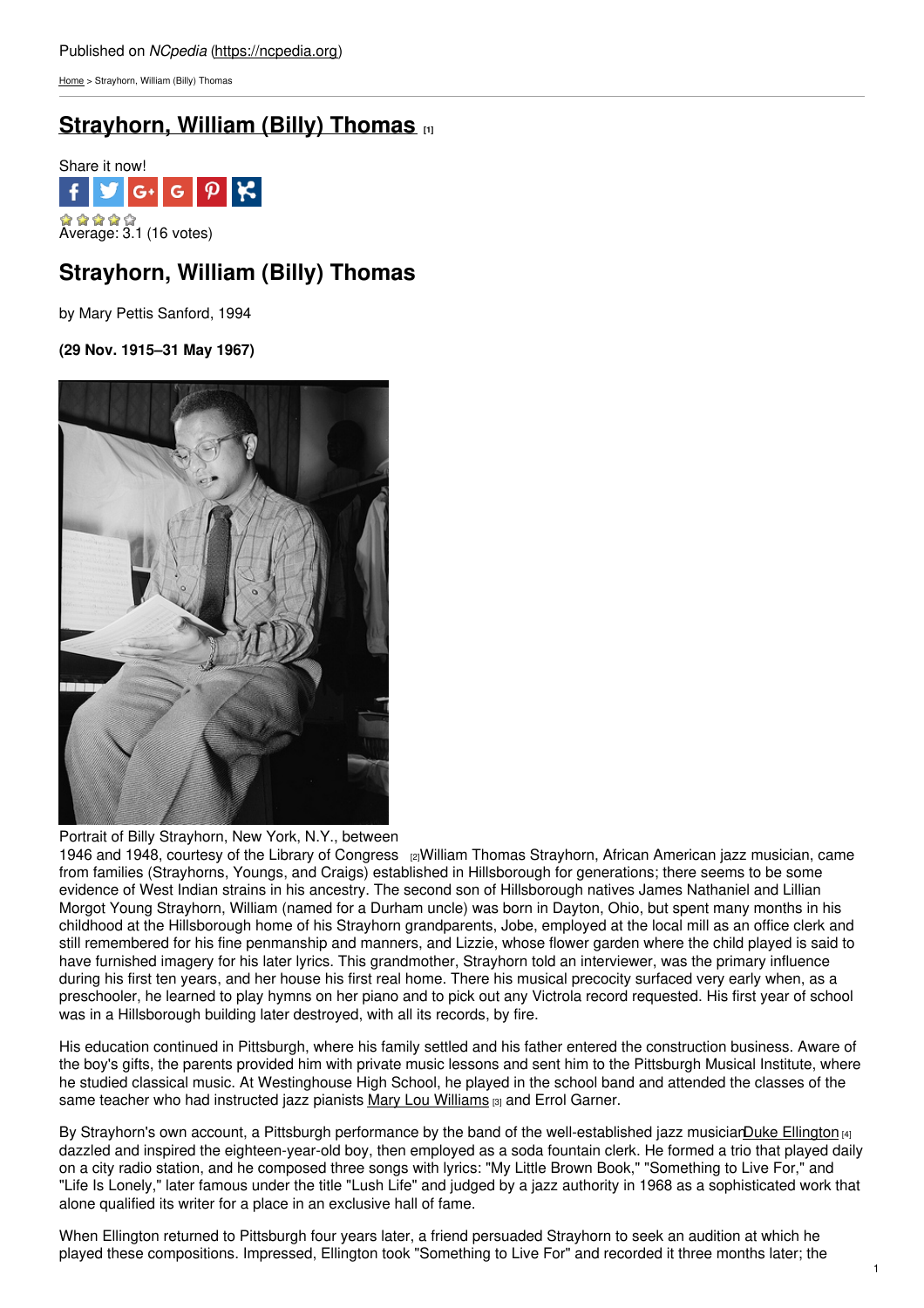resulting praise prompted him to send for Strayhorn, who joined him in New Jersey as a promising protégé with a vague appointment to write lyrics for Ellington's songs. By the end of the year, Strayhorn was scoring most of Ellington's small band dates and beginning to arrange and compose for the full band. His lifelong collaboration with Ellington had begun.

Described by a historian as "without parallel in the history of jazz and possibly of all music," this remarkable partnership between Ellington the famous and flamboyant cosmopolite and Strayhorn the modest provincial sixteen years his junior merged the gifts of both into what appeared to many observers to be one creative musical organism. They composed together so spontaneously and interdependently—sometimes even by long-distance telephone—that it was said, "Neither was sure at times who contributed what to a finished piece." Many of Strayhorn's compositions were attributed to Ellington, partly because his fame ensured an audience and sales and partly because neither man genuinely cared so long as the music was written, performed, and heard as widely as possible. In time, even their piano playing was indistinguishable except to experts, a phenomenon that puzzled the partners, who considered their styles distinctly different. Strayhorn maintained that Ellington's real instrument was his band, through which he melded the many instrumentalists (including an extraordinary number of top-ranking performers) into a varying whole that produced what was called the unmistakable "Ellington sound." Strayhorn and Ellington wrote for this instrument as its components changed when musicians joined the band and left it. Strayhorn is credited with discovering Jimmy Blanton, who revolutionized the role of the bass. In addition to composing music and lyrics, Strayhorn did arrangements and orchestration for the band and sometimes substituted for Ellington at piano. His marked indifference to attention, publicity, status, credits, and money in a profession in which such goals are avidly pursued made it notoriously difficult to lure him to recording studios or concert stages for star performances, with the result that recordings of these rare events are now treasured by collectors.

In his first two years with Ellington, Strayhorn composed "Day Dream," "Like a Ship in the Night," "Savoy Street," "You Can Count on Me," "Minuet in Blue," "Passion Flower," "Raincheck," and "Chelsea Bridge," inspired by Whistler's painting of Battersea Bridge but misnamed by the composer in a confused moment at a recording studio. To this period belongs his most popular work, "Take the A-Train," which he termed a set of directions on how to take this Eighth Avenue express from 59th Street in Manhattan to 125th Street in Harlem, at that time a yeasty African American cultural mix of musicians, writers, entertainers, and sports champions. Ellington, who had got his start there, adopted this as his theme song. (Later, Strayhorn's "Lotus Blossom" became the band's sign-off song.) Strayhorn also during this apprenticeship wrote the lyrics for "I'm Checkin' Out," "Lonely Co-ed," "Tonk," and "Your Love Has Faded"; did the arrangement of "Flamingo"; played piano for recordings; and conducted a series of small band dates.

The vicissitudes of World War II affected the band adversely at first but indirectly brought it its first Carnegie Hall concert in 1943, when Strayhorn's "Johnny Come Lately" and "Dirge," said to resemble Milhaud and Stravinsky, were performed. At the next Carnegie concert, in 1944, Strayhorn's "Strange Feeling," from *Perfume Suite*, was presented, and in 1946, the Strayhorn-Ellington *Deep South Suite* , of which only one piece has survived.*Esquire* magazine gave Strayhorn its Silver Award for arranger that year, and in the same capacity he won the poll conducted by the jazz periodical *Down Beat* .

Strayhorn went to Europe for the first time in 1950, when the band had a French tour. His work received admiring attention, and after that he visited Paris as often as possible, becoming fluent in French and something of a cult figure. In Chicago his "Violet Blue" was featured at a band performance at the Civic Opera House and also in New York at a benefit concert for the NAACP at the Metropolitan Opera House, along with "Take the A-Train."

Mixed reviews met the work *A Drum Is a Woman*, with music, lyrics, and arrangement done by Strayhorn and Ellington in 1956, but their most ambitious undertaking was a decided critical success in 1957: the *Shakespearean Suite*, also entitled *Such Sweet Thunder* (from *Midsummer Night's Dream*), composed for the Shakespeare Festival at Stratford, Ontario. Both men read the plays in toto, discussed them with experts, and devoted serious attention to their selection of themes, producing a total of twelve compositions with such titles as "Sonnet in Search of a Moor," "Sonnet to Hank Cinq," and "Star-Crossed Lovers." Conservatives who complained of levity were told that this suite, like the plays, threaded tragedy with comedy.

"Toot Suite" and "Portrait of Ella Fitzgerald" followed, and then another European tour, to France and to the Leeds Festival in England. There the musicians met Queen Elizabeth II, and Prince Philip, at the first performance, mentioned his regret at having missed their rendition of his favorite, "Take the A-Train." Strayhorn and Ellington later wrote *The Queen's Suite* , of which Strayhorn alone composed the section "Northern Lights," intended to convey majesty; the single recording pressed was presented to the queen.

Strayhorn wrote "Multi-Colored Blues" for the recording*Newport 1958*, and much of*Suite Thursday*, commissioned by the Monterey (Calif.) Jazz Festival to be based on John Steinbeck's novel *Cannery Row*. The British periodical*Melody Maker* chose Strayhorn's arrangement of Tchaikovsky's *Nutcracker Suite* as its jazz LP record of the year 1960. The partners'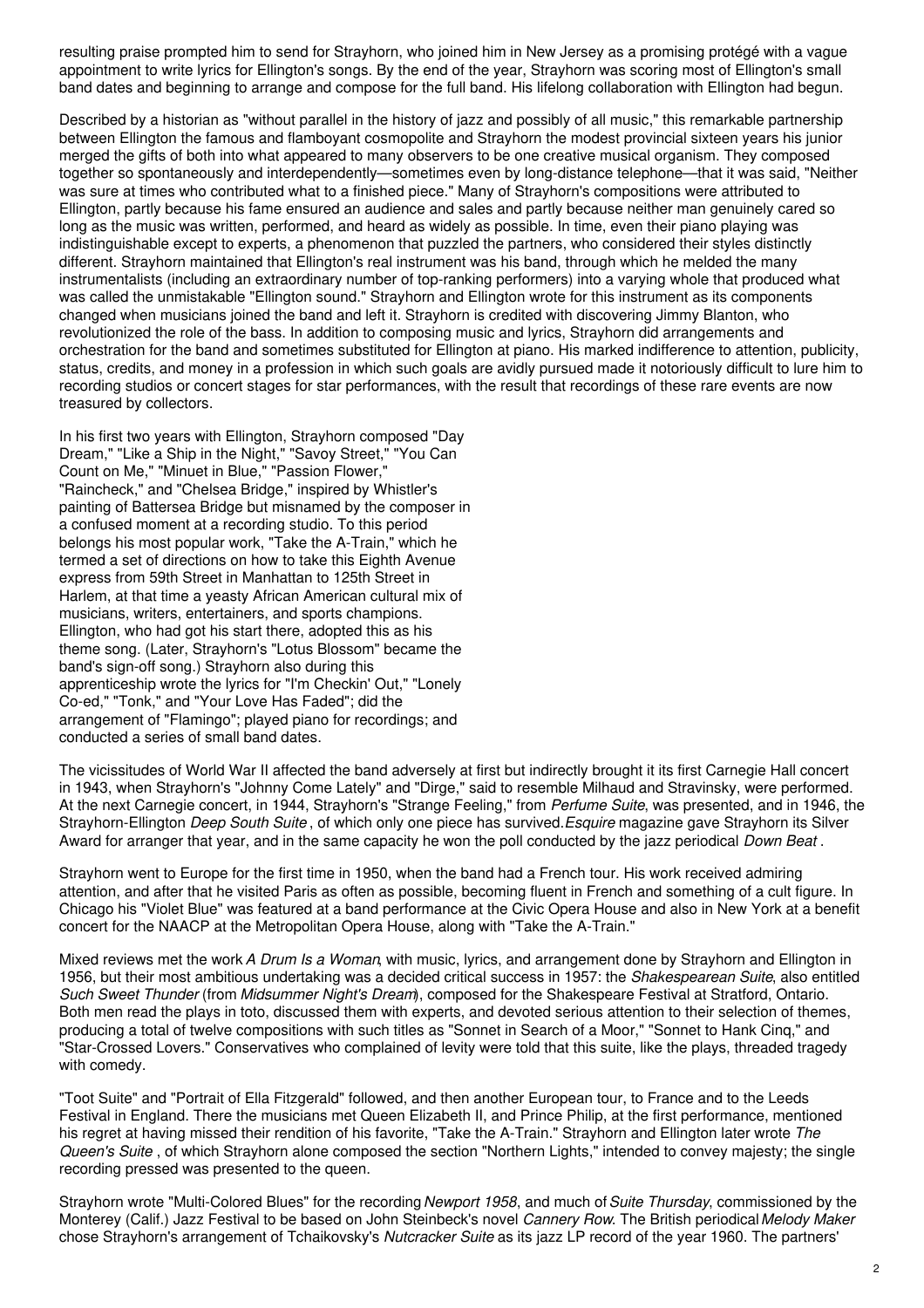*Peer Gynt Suite* appeared in 1962, and in 1963 Strayhorn supervised the performance and played piano at the presentation of Ellington's *My People* during the Century of Negro Progress Exposition in Chicago. That autumn the band set off for the Middle East on a tour sponsored by the U.S. Department of State, according to its then current policy of sending American musicians abroad as universally understood messengers of the national culture. Given VIP status, they were entertained by American diplomats at high-level social affairs attended by the royalty, diplomatic corps, and artists of the host countries. Concerts were given in Damascus, Jordan, Jerusalem, Kabul, and New Delhi, where Strayhorn, his patience frayed by the attempts of reporters to bait the band members about the racial situation in America, sharply reminded them that the subject at hand was music. When Ellington fell ill, Strayhorn took over the piano playing at concerts in Hyderabad, Bangalore, Bombay, and Madras, where his skill evoked an enthusiastic review in the *Indian Express* . The tour continued to Dacca, Lahore, and Karachi, where Strayhorn ventured off to see the Taj Mahal; and to Teheran, Isfahan, Abadan, Kuwait, Baghdad, Beirut, and Ankara, where the news of President John F. Kennedy's death abruptly terminated the tour.



A Japanese tour in 1964 completed Strayhorn's experience of Asia. The result was the Strayhorn-Ellington *Far East Suite* , of which "Agra," celebrating the Taj Mahal, is Strayhorn's. A Caribbean tour prompted the *Virgin Island Suite* by both men.

Now known to be gravely ill, Strayhorn allowed himself to be coaxed onstage at the Pittsburgh Jazz festival in 1965 to play a piano version of "Take the A-Train." The New York chapter of the Duke Ellington Jazz Society presented him to a packed audience at the New School auditorium, where he played a selection of eighteen of his pieces and then, with some other band members, representative joint works of the partners.

His last composition, "Blood Count," written while he was hospitalized for cancer of the esophagus and presented at Ellington's 1967 Carnegie Hall concert, was finished not long before he died. A private family funeral at St. Peter's Lutheran Church in New York preceded a large one given by Ellington and attended by friends and colleagues in musical, theatrical, and film circles. The body was cremated and the ashes scattered, as Strayhorn's will directed, on the Hudson River by the Copasetics Club, a charity organization founded by Billy (Bojangles) Robinson for show business members who donated their services for the benefit of African American children in the South. Strayhorn was its second president, and after his death the club honored him by refusing to have another with that title; its chairman is called vice-president.

Nicknamed "Willie" and "Swee'pea" (for the baby in the cartoon strip*Popeye* because of Strayhorn's small five-foot-threeinch stature), he is credited by Lena Horne, his close friend, with contributing greatly to her musical education, particularly in regard to classical music, during their many hours together. He cited as his reasons for never marrying both his frenetic activities as a jazz musician traveling to concerts, dances, theaters, clubs, and recording studios on three continents, and his impulsive mode of life, incompatible with domestic order. Coteries of admirers formed in Paris, Helsinki, Stockholm, and London. Influenced by Ravel, Stravinsky, Debussy, and Rimsky-Korsakov, his work was more celebrated in Europe, where jazz was taken seriously as an art form, than in America. His music has been called "sheer and shimmering in quality," "gentle, reflective melodies in minor moods" and "pastel colors."

In 1968 the Ellington band recorded a Strayhorn album,*And His Mother Called Him Bill*, consisting of eleven Strayhorn compositions and, at the end, an unscheduled and spontaneous solo by Ellington at piano of "Lotus Blossom," the sign-off song, which an alert studio technician fortunately caught. This final tribute was acclaimed by jazz critics, an unsentimental lot, as both impeccable and moving.

Strayhorn has been termed an éminence grise, a genius, a legend, one of the nation's top composers and arrangers, and the most revered figure in jazz. Even if the puffery is discounted, his prestige not only remains but also continues to grow in the present jazz revival. The fame he never sought has increased since his death.

### **References:**

"Adieu à Billy," *Jazz Magazine* 144 (1967) Ole Just Astrup, "Strayhorn," *Orkester Journalen* 41 (1973) Whitney Balliett, *Such Sweet Thunder* (1966) Jean Pierre Binchet and Philippe Carles, "Billy Strayhorn,"*Jazz Magazine* 134 (1966)